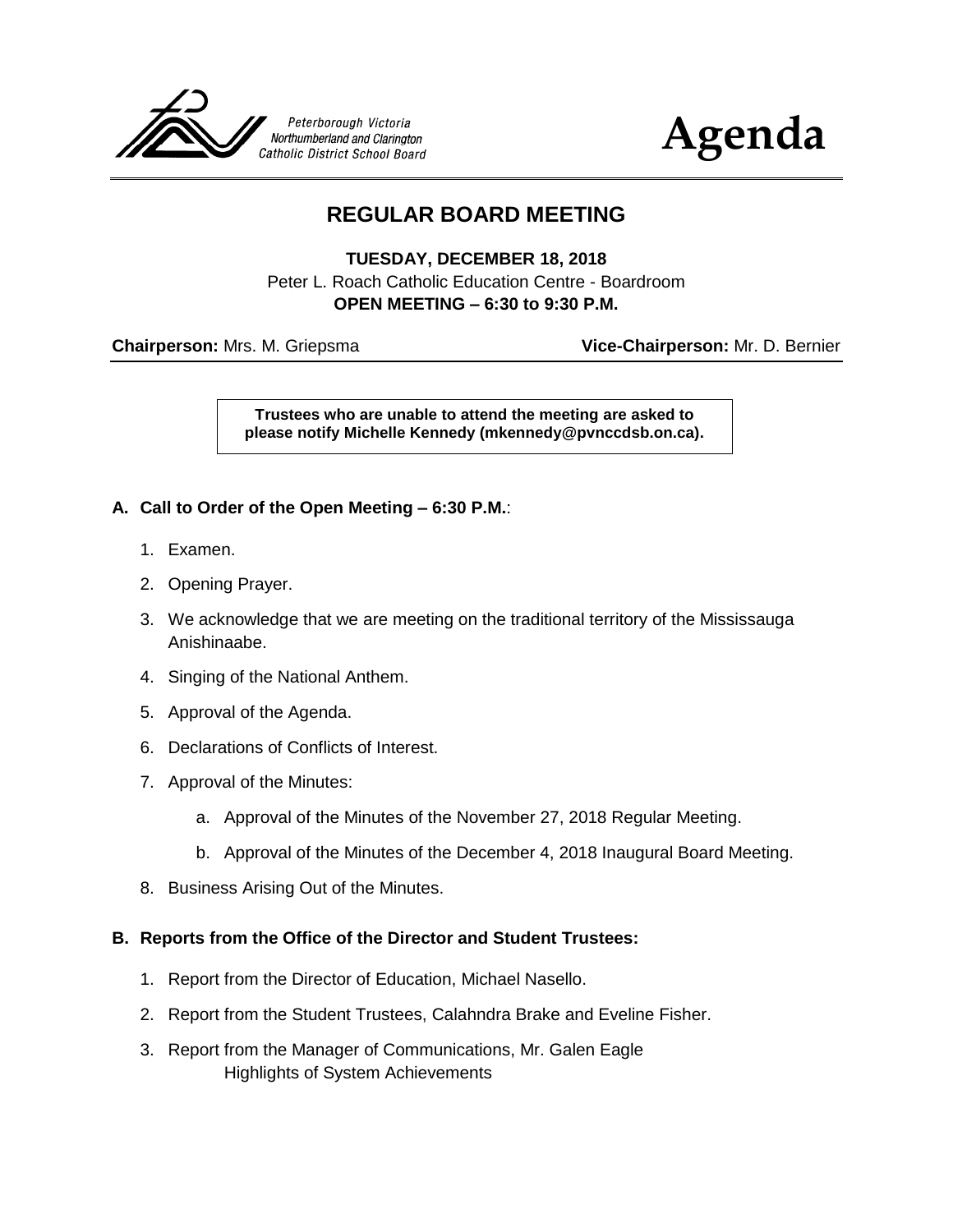## **C. Presentations**:

- 1. R.A.: Proposed St. Stephen Catholic Secondary School, Bowmanville, Excursion to Switzerland, Austria, and Germany, March 12-20, 2020. Dawn Michie, Superintendent of Schools
- 2. R.A.: Proposed Holy Trinity Catholic Secondary School, Courtice, Art Excursion to New York City, NY, USA, May 1-5, 2019. Lisa Heitzner, Teacher, Mark Joly, Principal.
- 3. R.A.: Proposed St. Mary Catholic Secondary School, Cobourg, Duke of Edinburgh and Environmental SHSM Course Excursion, Ganaraska Forest Centre, February 13- 15, 2018. Tim Moloney, Superintendent of Schools
- 4. R.A. Annual Director's Report Michael Nasello, Director of Education

## **D. Programs and Services**:

## **E. Business, Finance and Governance**:

- 1. R.A. Borrowing Resolutions. Isabel Grace, Superintendent of Business and Finance.
- 2. Ontario Catholic School Trustees' Association (OCSTA) Open Session Report. Mrs. Michelle Griepsma, Board Chairperson.

## **F. Human Resources**:

1. R.A. Semi-Annual Report from the Joint Health and Safety Committee. Joan Carragher, Superintendent of Human Resources.

## **G. Policy Development**:

## **H. Old Business**:

- **I. New Business**:
	- 1. Letter to Ministry of Education re: Cannabis Stores, Distance from Schools. Michael Nasello, Director of Education.
	- 2. Report on Provincial Consultation.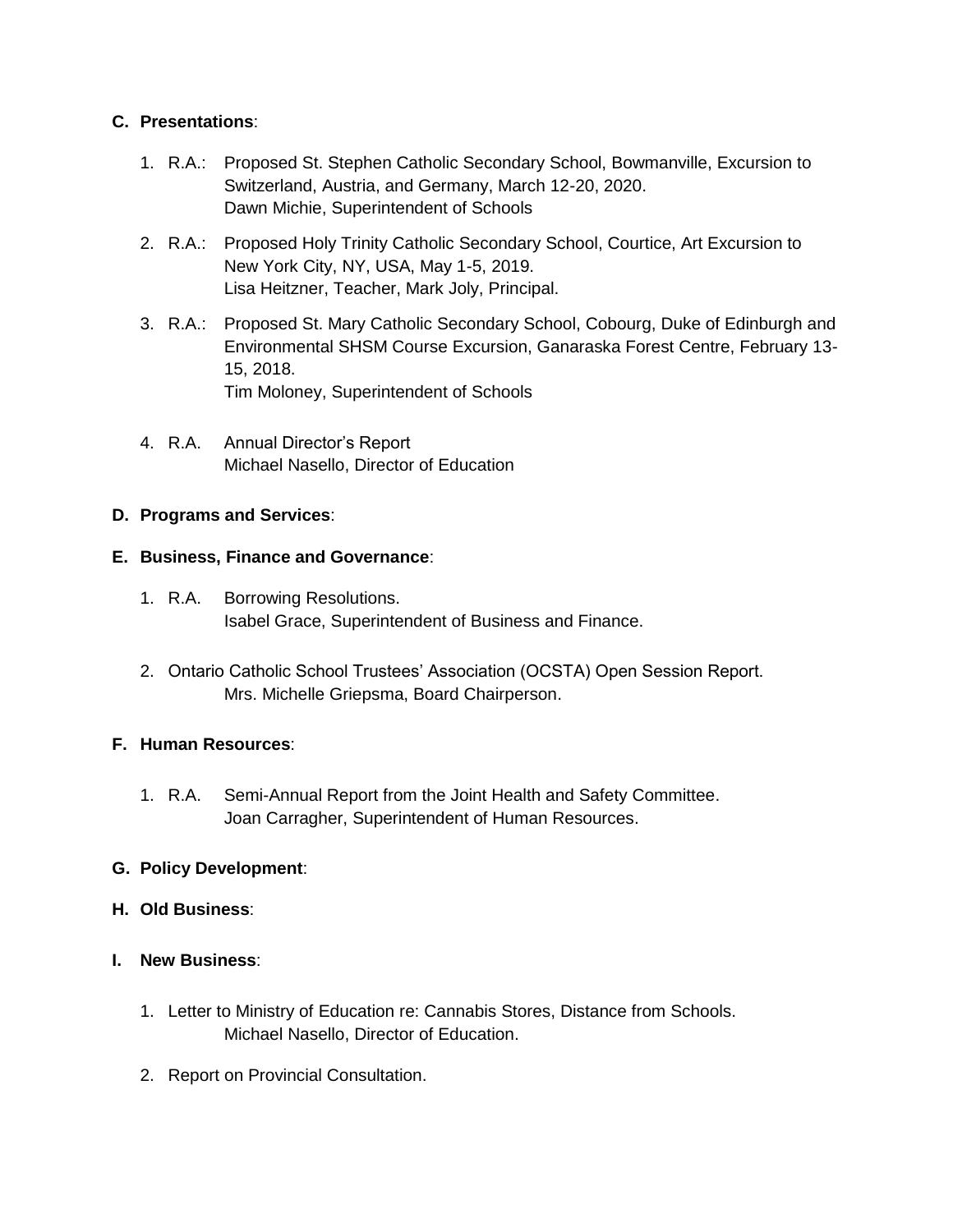- a. PVNC Submission, Michael Nasello, Director of Education
- b. MPP Roundtable, Northumberland, David Bernier, Vice-chair.

## **J. Bring Forward**:

## **K. Information Items**:

- 1. Chairperson's Report: Mrs. Michelle Griepsma, Board Chairperson
- 2. Trustees' Committee Reports: (Past Approved and Draft Meeting Minutes shared on Google.)
	- a. First Nation, Métis, and Inuit Advisory Committee, December 11, 2018.

## **L. Future Meetings and Events:**

- 1. Board Standing Committee Meetings: (Listed in chronological order.)
	- a. Committee-of-the-Whole, January 14, 2019, 6:30 p.m.
	- b. Chairperson's Committee, January 14, 2019, 4:30 p.m.
	- c. Policy Development Meeting, February 5, 2019, 6:30 p.m.
- 2. Other Committee Meetings: (Listed in chronological order.)
	- a. STSCO Governance Committee Meeting, January 8, 2019, 3:00 p.m.
	- b. Special Education Advisory Committee, January 17, 2019, 6:30 p.m.
	- c. Faith and Equity Committee Advisory Meeting, January 24, 2019, 6:30 p.m.
	- d. Student Council Liaison Committee Meeting, January 29, 2019, 4:15 p.m.
	- e. Catholic Parent Engagement Committee Meeting, February 4, 2019, 6:30 p.m.
	- f. Accessibility for All Committee, February 7, 2019, 1:15 p.m.
	- g. First Nation, Métis, and Inuit Advisory Committee, March 19, 2019, 4:30 p.m.
	- h. French as a Second Language Advisory Committee, April 3, 2019, 6:30 p.m.
	- i. Audit Committee TBA
	- j. Supervised Alternative Learning Meeting TBA
- 3. Board Events:
	- a. OCSTA Catholic Trustees Seminar, January 17-19, 2019.
	- b. OCSTA 2018-2019 AGM and Conference, Toronto, April 25-27, 2019.